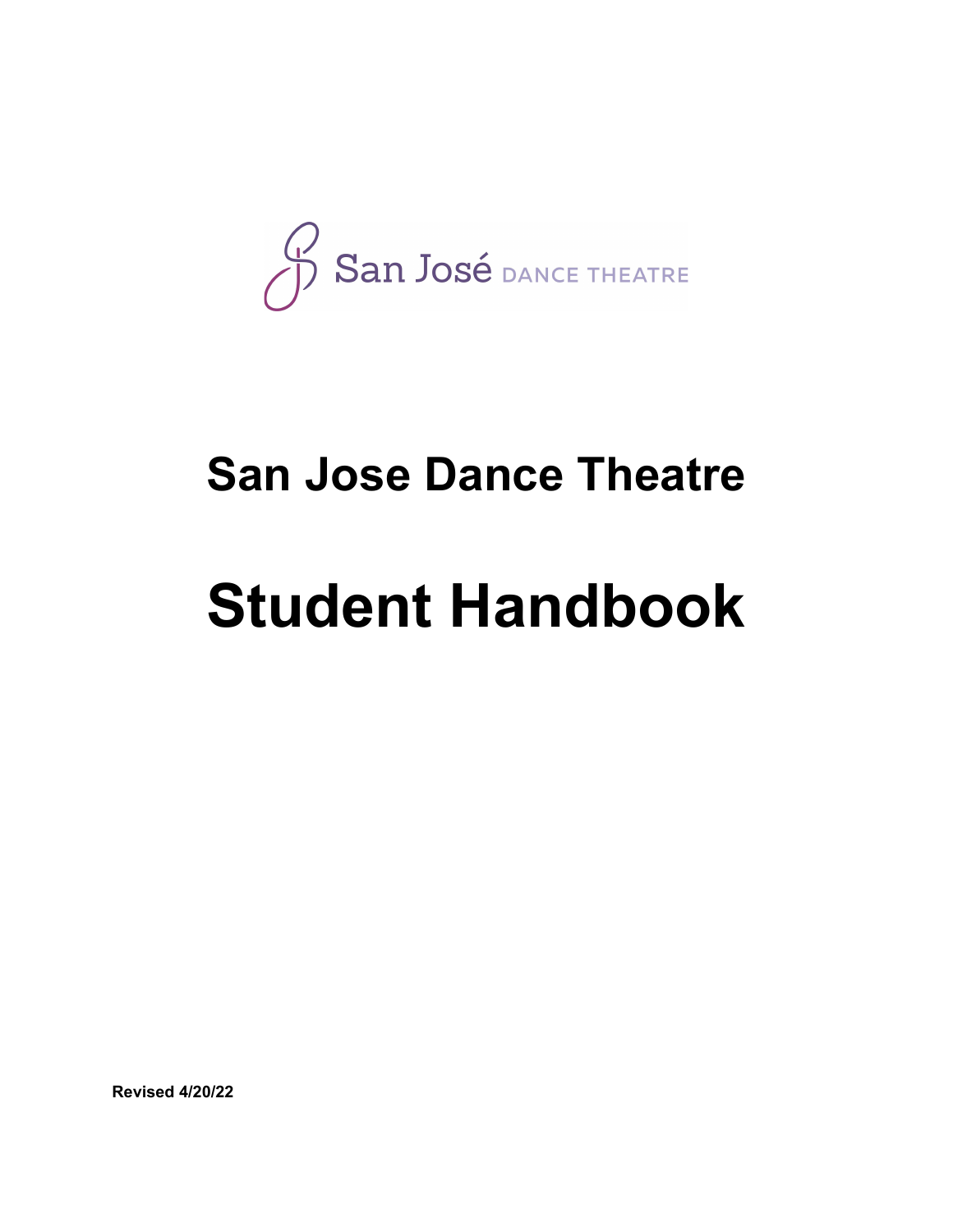# **TABLE OF CONTENTS Page**

| <b>About San Jose Dance Theatre</b><br><b>Mission &amp; Vision</b> | $\mathbf{2}$<br>$\overline{2}$ |
|--------------------------------------------------------------------|--------------------------------|
| List of:                                                           | $\overline{2}$                 |
| <b>Artistic Director</b>                                           |                                |
| <b>Board of Directors</b>                                          |                                |
| <b>SJDT Faculty</b>                                                |                                |
| <b>SJDT Staff</b>                                                  |                                |
| How to Reach Us                                                    |                                |
|                                                                    |                                |
| <b>SJDT Policies</b>                                               | 3                              |
| Enrollment                                                         |                                |
| Payment                                                            |                                |
| Attendance                                                         |                                |
| <b>Tardiness</b>                                                   |                                |
| Make-up Policy                                                     |                                |
| <b>Class Placement</b>                                             |                                |
| <b>Class Withdrawal</b>                                            |                                |
|                                                                    |                                |
| <b>Evaluation &amp; Advancement</b>                                | 4                              |
| <b>Promotion Procedure</b>                                         |                                |
| <b>Promotion to Pointe</b>                                         |                                |
| Parent/Teacher Conferences                                         |                                |
|                                                                    |                                |
| <b>Financial Policies</b>                                          | 5                              |
| <b>Tuition Policies</b>                                            |                                |
| Fees (Registration, Participation,                                 |                                |
| Master Classes)                                                    |                                |
| Boys' Tuition                                                      |                                |
| <b>Financial Assistance</b>                                        |                                |
| Merit-Based Scholarships                                           |                                |
| List of Fees                                                       |                                |
|                                                                    |                                |
| <b>Academy Policies</b>                                            | $7 - 8$                        |
| Arrival and Departure                                              | 7                              |
| <b>Behavior Code</b>                                               |                                |
| <b>Disciplinary Procedure</b>                                      |                                |
| Dress Code/Uniforms                                                | 8                              |
| Photo/Video Policy                                                 | 9                              |
| <b>Observation Weeks</b>                                           |                                |
| Non-Discrimination Policy                                          |                                |
|                                                                    |                                |
| <b>General Policies &amp; Information</b>                          | 10-11                          |
| Parent Information                                                 |                                |
| Parent Involvement                                                 |                                |
| Performance Opportunities                                          |                                |
| <b>Holiday Observations</b>                                        |                                |
| <b>Master Classes</b>                                              |                                |
| Summer Programs                                                    |                                |
| Resolving Issues                                                   |                                |
| <b>Ballet Etiquette</b>                                            |                                |
| Open Classes                                                       |                                |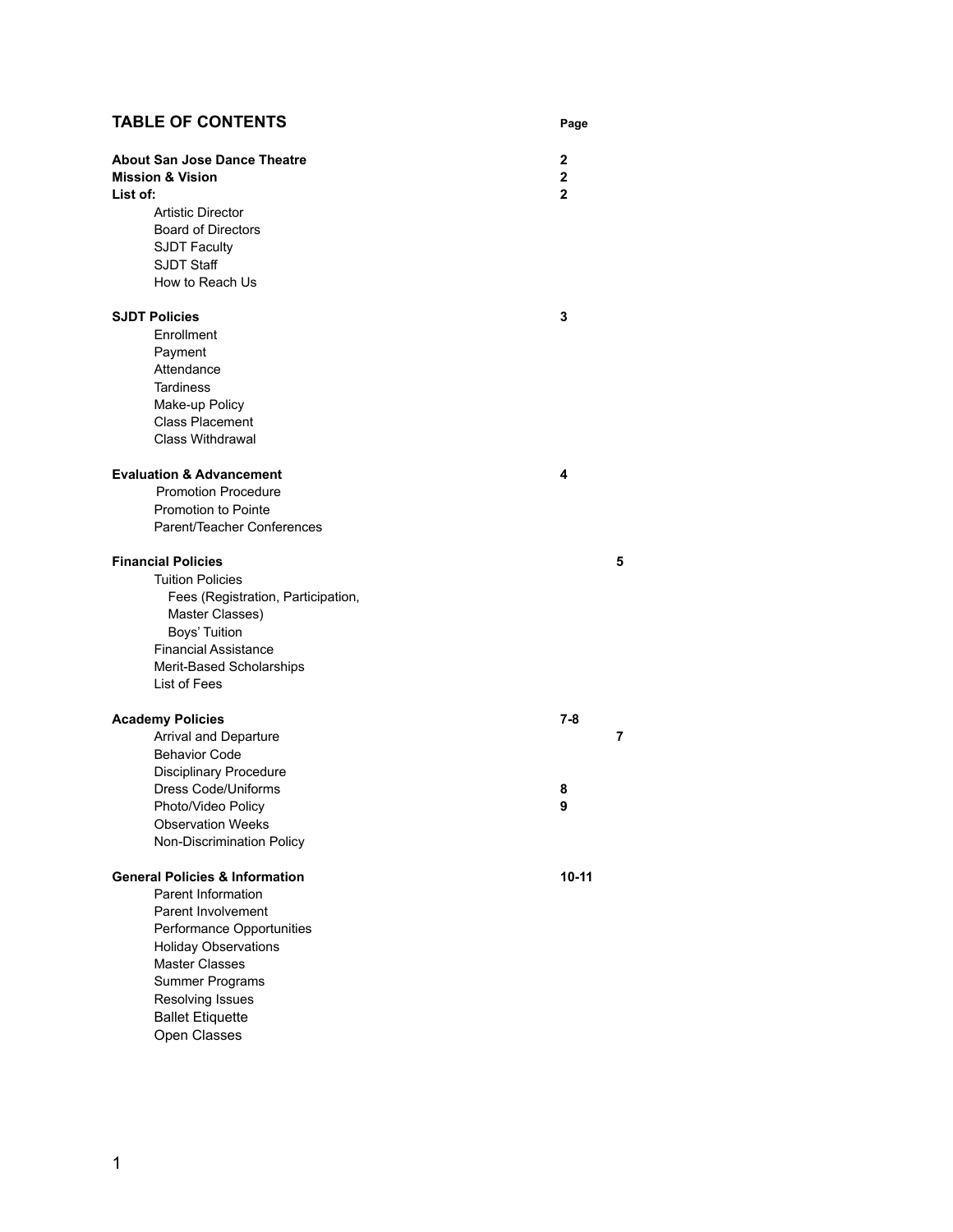#### **ABOUT SAN JOSE DANCE THEATRE**

San Jose Dance Theatre has trained dancers for over 50 years for a lifetime of participation in, as well as appreciation of, the art of classical ballet. Our Academy specializes in the classical ballet training of children from three years of age to the pre-professional level. San Jose Dance Theatre provides Open Classes for adults, and a Youth Program supplemented with Master Classes and Summer Programs. Our facility is located in San Jose and maintains a faculty of internationally renowned instructors.

#### **MISSION**

San Jose Dance Theatre promotes the positive impact of dance in the San Jose Region through accessible performances, excellent training, creative outreach, and collaboration across the arts.

We strive to illuminate the human experience through art while enriching an appreciation of movement and music to an expanding and more diverse audience through professional seasonal productions with company dancers, school outreach education and touring performances.

We value and maintain excellence in classical ballet and contemporary dance training in our San Jose Dance Theatre, providing innovative opportunities for dancers of all levels.

We seek to engage our community through collaboration with artists, arts organizations, government and private sectors to enrich the arts community.

#### **ARTISTIC DIRECTOR, BOARD OF DIRECTORS, FACULTY, & STAFF**

| Board President: | Michael Howerton | Vice President: Marii Karlgaard |
|------------------|------------------|---------------------------------|
| Treasurer:       | Kay Pettitt      |                                 |

Board Members: Carmen Brammer, Brandon Lewke, Steve Kaplowitz, Michelle Yasuda

Faculty: Mark Foehringer, Mariana Zschoerper, Kim Gardner, Irina Tomushev, Siân Ferguson, Grace Lu, Charles Solomon, Augusto Silva

Staff: Jessica Egbert Baranda, Alison Otewalt

Artistic Director: Mark Foehringer

Parent Liaison: Charlotte Cattivera

#### **HOW TO REACH US:**

SJDT General Phone: 408-286-9905 SJDT General Email: godance@sidt.org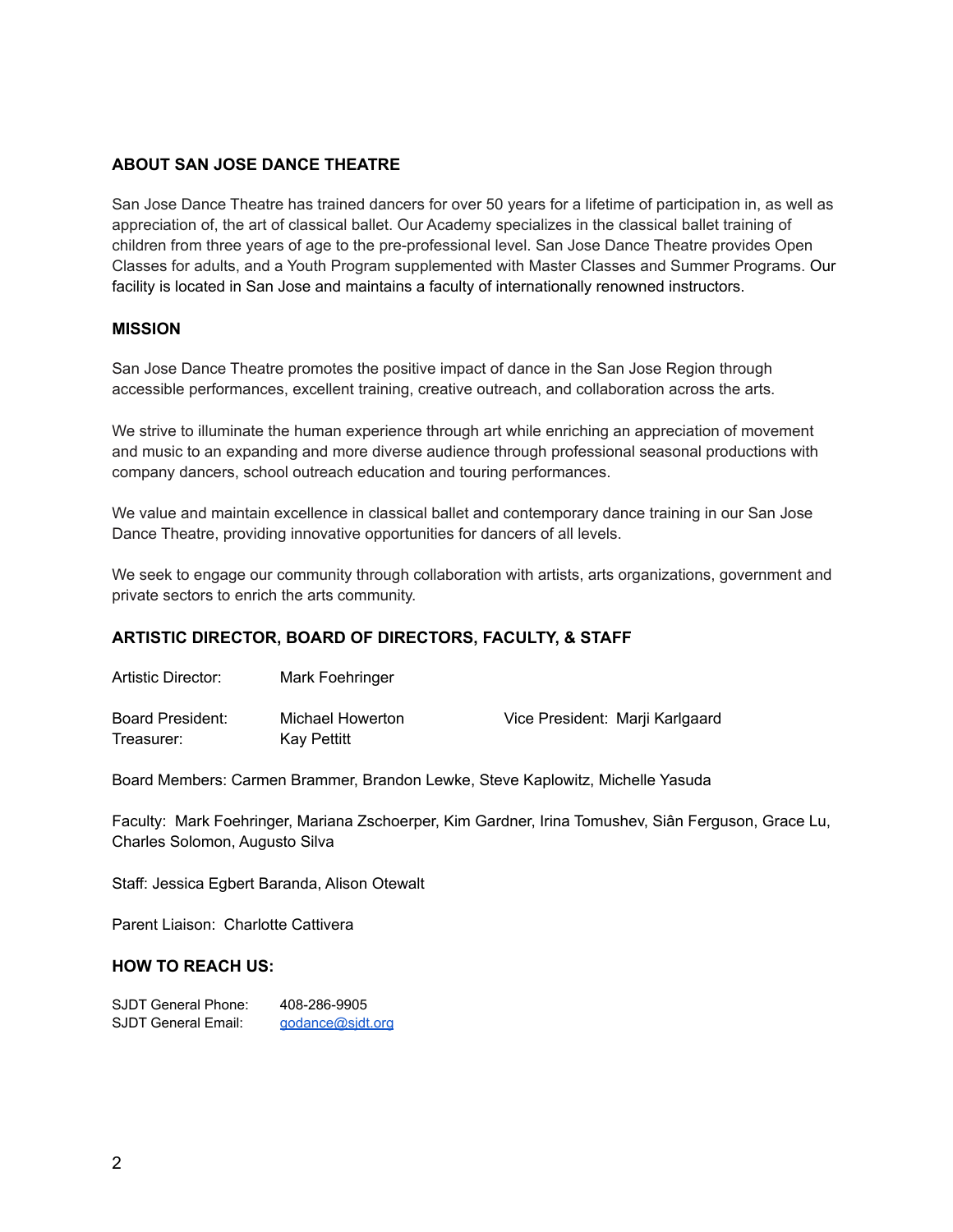#### **SAN JOSE DANCE THEATRE POLICIES**

#### **ENROLLMENT**

New students are accepted throughout the year, provided that space is available. Students must commit to the semester of dance training (August-December and January-June). Enrollment is on a first-come, first-serve basis. Class registration is open until a class meets maximum capacity. San Jose Dance Theatre reserves the right to revise the curriculum and schedule. An annual registration form must be completed and the annual registration fee must be paid by the first day of class.

#### **ATTENDANCE**

Students are required to attend all scheduled classes and are expected to inform the school of an intended absence prior to class by calling (408)286-9905 or by sending an email to [godance@sjdt.org.](mailto:godance@sjdt.org) Please include the student's name, class level, reason for absence and duration of absence (if longer than one class). Attendance will be taken for every class. An excused absence will be given if a student is ill. Excused classes are still absences however, and can affect casting, performance eligibility, and level promotion. Regular attendance is essential to improving the skills and strength required for advancement.

#### **TARDINESS**

Tardiness is not permitted. Please notify SJDT if tardiness is expected. Dancers arriving more than 15 minutes late may be asked to observe class. Warming up before the beginning of class is crucial to injury prevention. Students should be dropped off no more than 20 minutes prior to class and should be picked up in a timely manner after their class ends. Late pick up fees may apply to those parents exceptionally late.

#### **MAKE-UP POLICY**

Students are allowed to make-up a missed class within the same semester in the level below, or on an alternate day for their level. For instance, a student in Level 3 would make up a class in Level 2, and a Level 1 Tuesday student would make up class in Level 1 Saturday.

#### **PLACEMENT CLASS**

We welcome all new students to San Jose Dance Theatre. All new students must schedule a Placement Class in advance with Staff and the Artistic Director and may be observed by a parent or guardian. The student will be placed in a level that supports their current ability and challenges them to excel. The Placement Class Fee is \$25.00 per student.

#### **CLASS WITHDRAWAL**

Enrolled students who, due to injury or serious illness, are forced to withdraw prior to the end of the school year should inform San Jose Dance Theatre immediately with a letter of medical release. Such students may be eligible for partial refund. Those who withdraw without a letter of medical release will not be eligible for any tuition refund. Refunds may also be approved if families are relocating out of the Bay Area. Students not current in payments may be ineligible to participate in performances.

Refunds are not issued due to a change of mind, act of God, natural disaster or any other circumstances. Refunds will only be issued after approval of the refund application form and an exit interview are completed.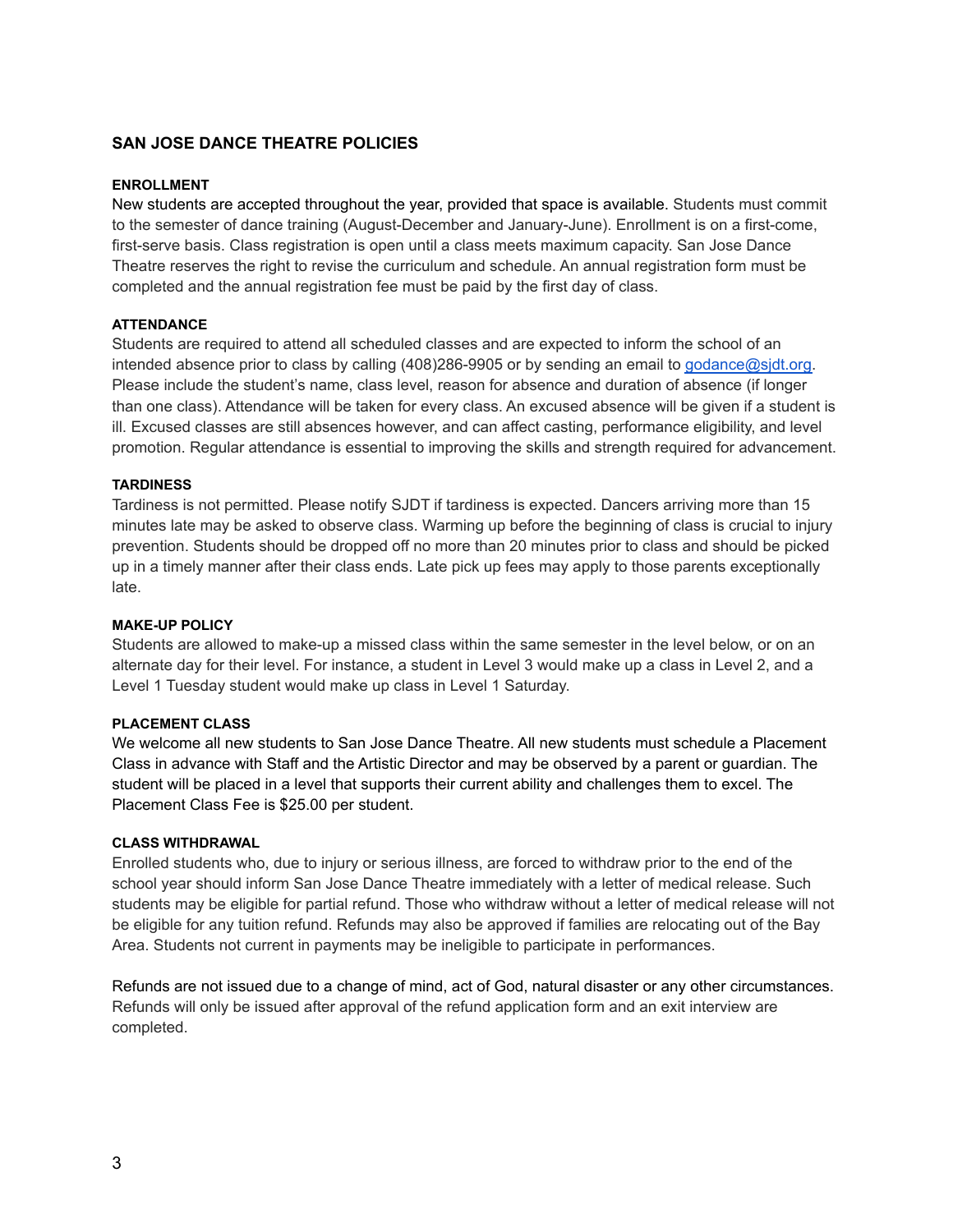#### **EVALUATION & ADVANCEMENT**

#### **PROMOTION PROCEDURE**

Promotion to the next level in the academy will be at the discretion of the Artistic Director and teaching staff. Level promotion is subject to each individual student's development. Students will not necessarily be promoted to a higher level on an annual basis, and it is very normal for a student to spend two years in a level. Poor attendance may impact a student's placement. Students will be notified of any level promotions during the yearly evaluation meeting and before the start of the new Academic Year. Those being promoted will be celebrated in a Promotional Ceremony at the start of the Fall Semester, in which the Artistic Director will hand the student a Certificate of Promotion. It is encouraged for a student to attend the ceremony, regardless of whether the student is being promoted or not.

#### **PROMOTION TO POINTE**

Students will be notified individually in writing when they are ready to go on pointe. This is evaluated through the student's strength, personal development, focus and maturity to be able to work at the advanced level required. Please feel free to speak with our teachers about any concerns you may have about pointe work. Once a student has been given permission to begin pointe work, the Artistic Director will schedule a pointe shoe fitting so dancers new to pointe can be fitted under San Jose Dance Theatre supervision. If this option is not available, after purchasing your shoes, please bring them in for approval by the Artistic Director. Do not wear or sew ribbons or elastics onto the shoes before they have been approved. Your child will be shown how to sew on the ribbons and elastics. We encourage the dancers to take responsibility in learning how to maintain their own shoes.

#### **PARENT / TEACHER CONFERENCES**

All students and parents should attend a yearly evaluation meeting in which the Artistic Director will discuss the student's progress. Placement for the following Academic Year may be discussed in evaluation meetings. Questions regarding level placement, student performance, progress, and all other concerns regarding students' training and classroom behavior should be either directed to the Artistic Director or brought up in yearly evaluation meetings.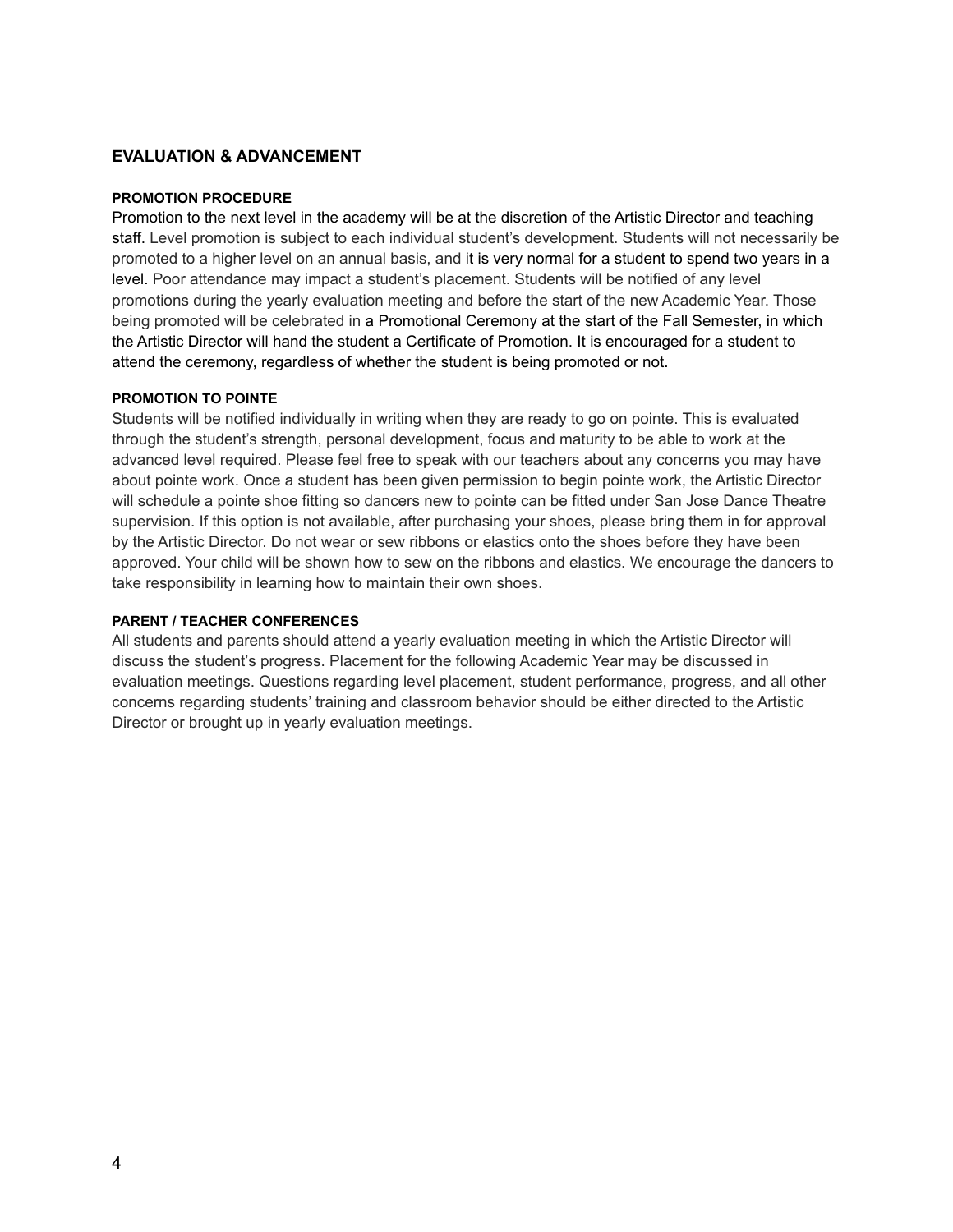#### **FINANCIAL POLICIES**

#### **TUITION POLICIES**

Tuition for the Youth Program includes all classes in that level's curriculum (i.e. Progressing Ballet Technique, Chinese Tumbling). Upon enrollment, students commit to the semester and have the option of paying for the semester in a lump sum or breaking it up into installment payments. Families with more than one child enrolled qualify for a Sibling Discount of 10% as long as one sibling is on full paid tuition (the lowest tuition will be discounted).

**TUITION COMMITMENT** Upon enrollment, students commit to paying tuition for the entire semester. If classes are missed, they may be made up in accordance with the make up policy.

#### **INSTALLMENT PAYMENTS**

If you require an installment payment schedule for tuition, a credit card on file/provided will be charged on the  $5<sup>th</sup>$  of each month that a monthly payment is due.

There are 4 options to make tuition payments. The tuition plans are as follows:

**Full Payment:** One Payment for the entire year. Tuition is due on or before August 30th for Academic Year 2021- 2022

**Two Semester Payments:** Fall Semester tuition is due on or before August 30th. Winter/Spring Semester tuition is due on or before January 4.

(A discount of 5% is applied to tuition that is paid in full prior to the commencement of the semester. A late fee of \$25 after 30 days is applied if a payment arrangement has not been entered into)

**Installment Payment Plan:** (8 Equal monthly payments) for Fall and Spring Semesters. The first monthly payment is due on or before August 30th. Thereafter, monthly payments will be processed on the 5th of the month, beginning October 5th. a. Fall Semester: 4 Payments due (Aug, Oct, Nov, & Dec). b. Winter/Spring Semester: 4 Payments due (Jan, Feb, Mar, Apr). A \$10 additional fee will be added to your tuition for installment payments

#### **PAYMENT**

Tuition, including registration fees, deposits, and merchandise is non-refundable. San Jose Dance Theatre provides dance training on a semesterly system. Invoices for tuition are generated twice yearly four weeks prior to the commencement of the next semester's classes and sent directly to families.

Tuition payment is to be received by San Jose Dance Theatre prior to the commencement of each Semester's classes. If a payment arrangement is required, written submission needs to be received and approved prior to the commencement of the semester and approved. Payment arrangements are approved on the grounds of financial hardship and are evaluated on a case by case basis.

All students are required to pay an annual registration fee at the beginning of each academic year, or upon enrollment for new students.

#### **FEES (REGISTRATION, PARTICIPATION, MASTER CLASS)**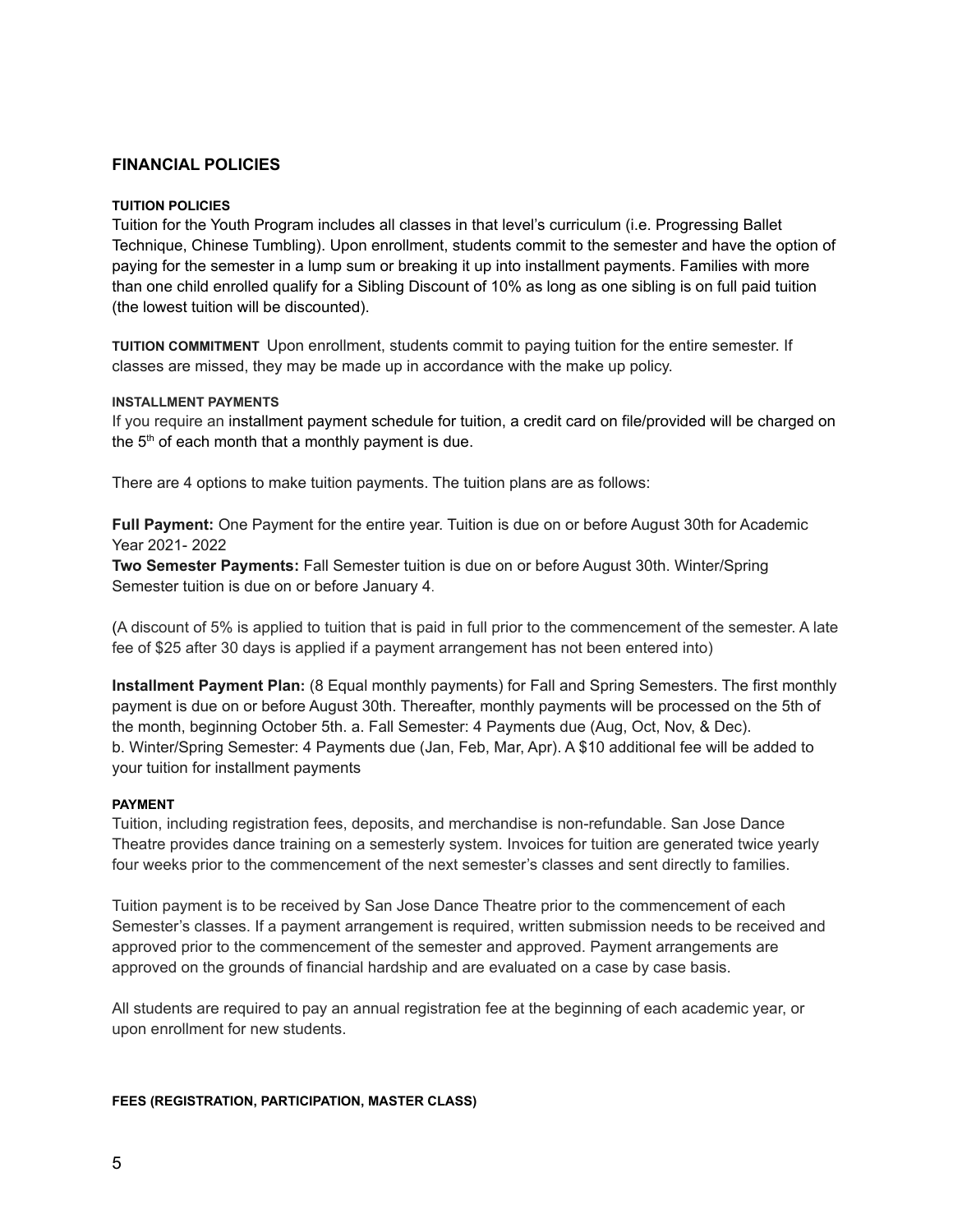Registration fees are due at the beginning of each Academic Year. Participation fees for productions and Master Classes are not included in tuition. Costs for Master Classes are an additional fee that everyone (including boys and scholarship students) must pay. If a Master Class occurs in place of a regularly scheduled class, students still owe the Master Class fee, but may make up that regularly scheduled class in accordance with the make-up policy.

#### **BOYS' TUITION**

All newly enrolled boys will receive one semester free of tuition. After that semester is over, 50% of tuition is due. Boys pay full tuition for Summer Intensive, Master Classes, Performance Fees, Summer Classes, and any other fees or costs outside of regular tuition charges during their free semester and after.

#### **SCHOLARSHIPS**

San Jose Dance Theatre has set aside up to \$5000 per semester to provide scholarships for students based on financial need or merit.

#### **FINANCIAL ASSISTANCE**

Any student in Level 3 and above who needs financial assistance may inquire with San Jose Dance Theatre Staff for eligibility. The Board of Directors reviews the case and evaluation is completed, the student is provided with a letter indicating eligibility and a modified payment plan. Financial assistance is granted on a case-by-case basis.

#### **MERIT-BASED**

Students showing exceptional talent in dance may be offered merit based scholarships through the Artistic Director. The Artistic Director can offer merit-based scholarships to any student of San Jose Dance Theatre in accordance with the Board of Directors' approval. Scholarships are not automatically renewed each semester and the awarded amount may vary.

#### **APPLICATION PROCESS**

Scholarship applications close **four weeks** prior to the commencement of each semester. An application form will need to be emailed to **godance@sjdt.org**. Applications are awarded **one week** prior to the commencement of each semester.

Fall semester application due date: July 31 Spring semester applications due date: Nov 30

#### **LIST OF FEES\***

- Placement Class Fee: \$25.00
- Annual Academic Registration Fee Lower Levels (Pre-Ballet-Level 2): \$95.00
- Annual Academic Registration Fee Upper Levels (Level 3-6): \$95.00
- SJDT Uniform Leotard (required for Levels 1-6): \$25-50
- Warm Up Suits (required for Levels 4-6): \$125.00
- Nutcracker Participation Fee: \$225-275
- Spring Performance Fee: \$125-200
- Master Class Fee: \$30-40
- Summer Intensive Audition Fee (for Levels 3-6): \$25.00
- Nutcracker Workshop: \$25.00
- Late Tuition Fee: \$25.00
- Returned Check Fee: \$30.00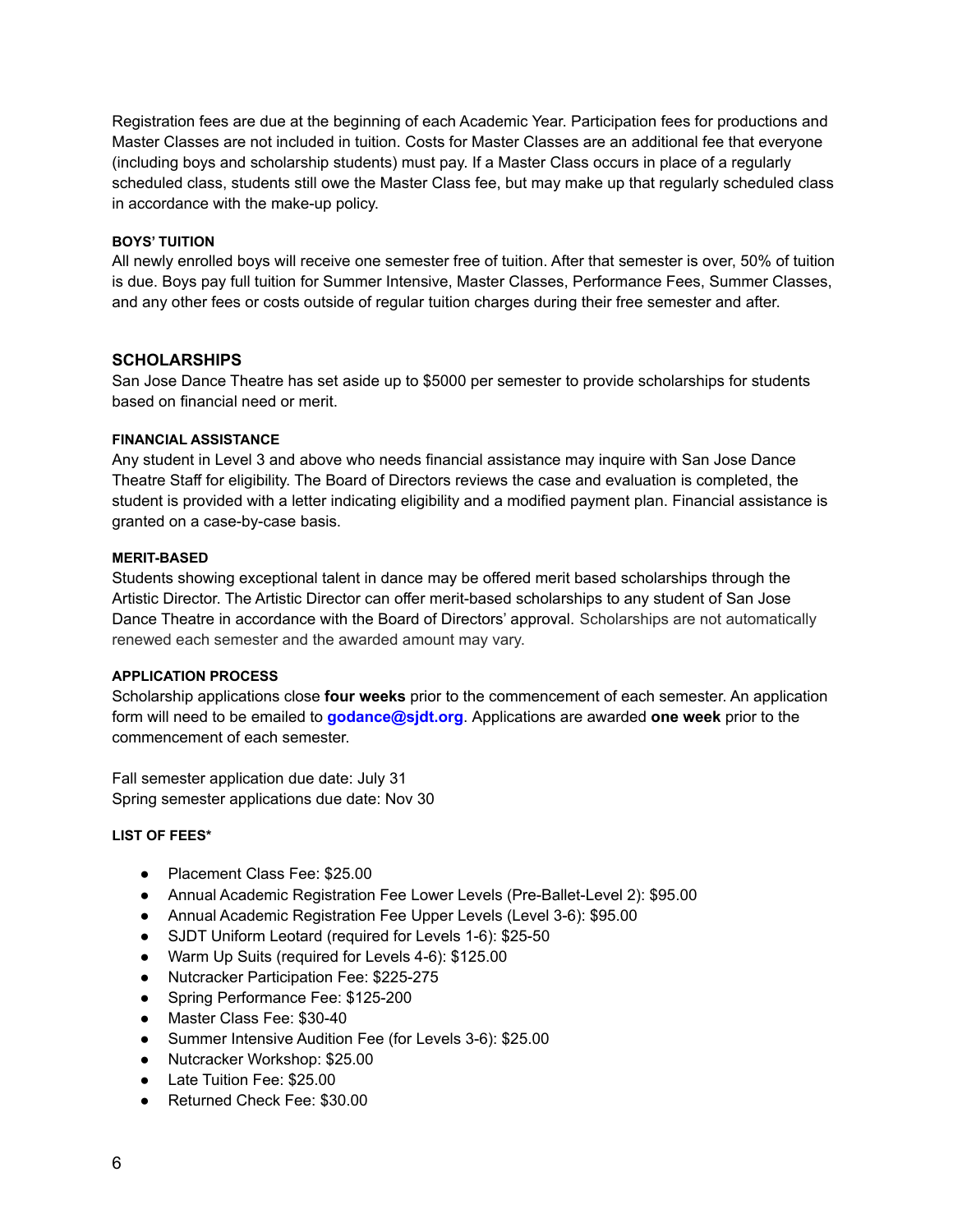\*Fees are subject to change.

## **ACADEMY POLICIES**

#### **ARRIVAL AND DEPARTURE**

The safety of our students is our top priority. Students must enter in the front of the building (not the back) and check in at the front desk. If your child is under age 8, please walk them into the studio. Dancers must wear street clothes or cover ups when entering and exiting the studio. This is for their safety. Dancers should not wear their ballet or other dance shoes in the street as it can damage the shoes. Students are not permitted to leave the building without a parent or guardian and must wait inside the building for their ride to pick them up.

Upon arrival, students should put all personal belongings in cubbies; any items left behind or lying around will be placed in the lost and found. Labeling all personal items with the student's name is recommended. All items that have not been retrieved from the lost and found will be discarded or donated to charity. Students should never leave money or valuables unattended. San Jose Dance Theatre cannot be held responsible for lost property.

Please pick up your child at the correct scheduled class or rehearsal end time, and no later than 20 minutes. Parents who pick up their child later than 20 minutes after their class end time will be charged a \$30.00 fine, and \$10.00 per 10 minutes after. Please be respectful of SJDT staff time. If there is an emergency, please call the office to advise the desk person that you will be late picking up your child.

#### **BEHAVIOR CODE**

All parents must review the Behavior Code with their student and ensure the student understands all rules regarding student behavior. The Behavior Code is posted in each studio, explained to students, and must be followed at all times:

- All dancers must be respectful of the teacher and fellow dancers. Please be quiet in class. Silence cell phones, if you have one. Once class begins, please try to stay in the classroom until break time or the end of class. Make sure to always thank your teachers for corrections and for class and rehearsals.
- All parents are asked to keep voices down during class or rehearsal and to take cell phone calls outside.
- Siblings of students must be accompanied by an adult at all times. The ballet school staff will not be held responsible for any accidents/injuries and is not responsible for watching siblings.

#### **DISCIPLINARY PROCEDURE**

The following Disciplinary Procedure will be followed for Levels 1-6. If a student does not follow the Behavior Code in class:

- 1. The student is warned by the teacher to stop the problem behavior. The teacher will be clear on what the problem behavior is so that the student will understand.
- 2. If the student does not stop the problem behavior, the teacher will ask the student to sit down in the classroom and collect him/herself until s/he can stop the problem behavior.
- 3. Upon returning to class, if the student still does not stop the problem behavior, the teacher will take the student to the lobby and ask front desk personnel to call the parent and have the parent pick the student up.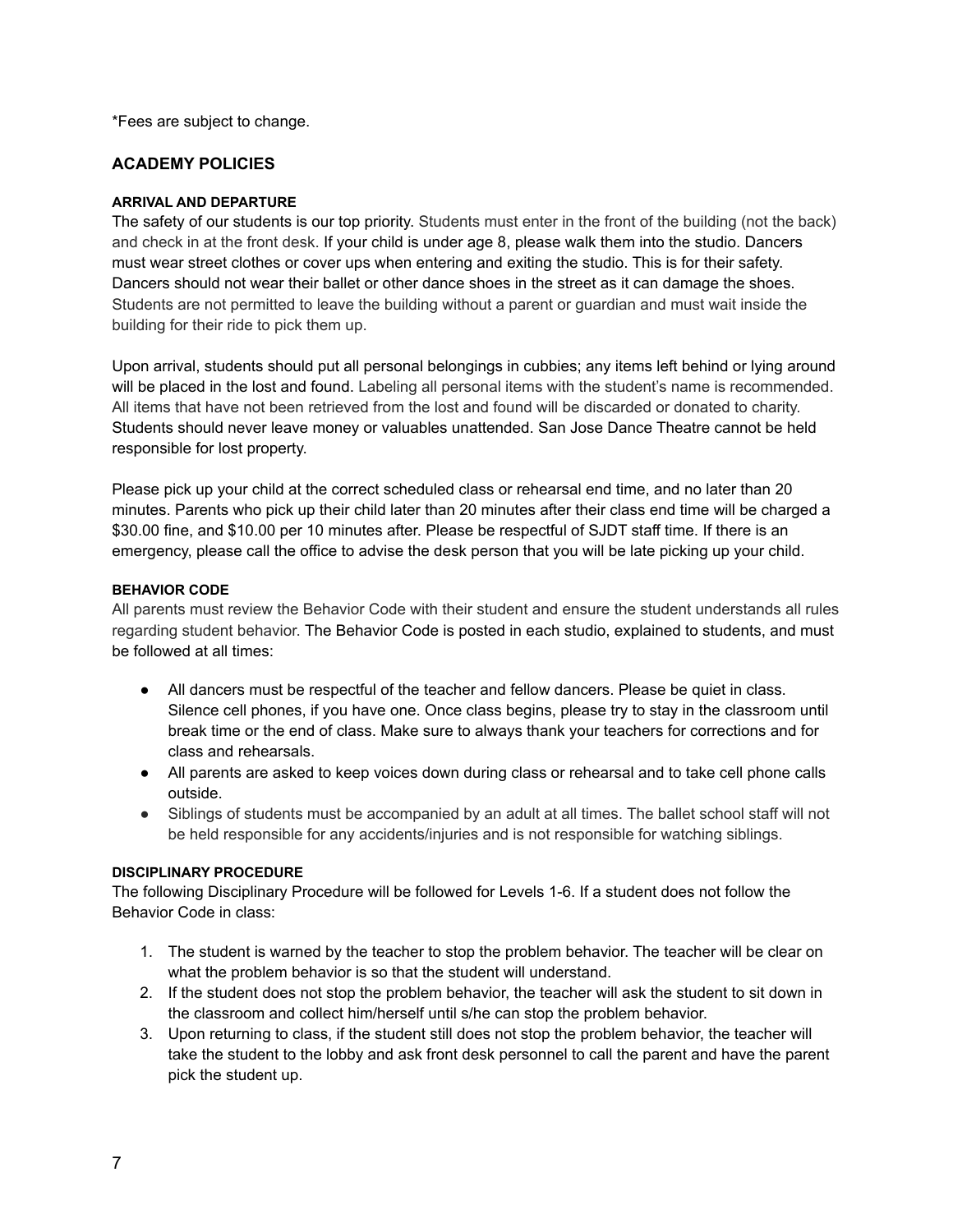4. The student will need to write a short apology to the teacher before returning to the next class displaying that s/he understands what the problem behavior was and that s/he will not repeat it in class.

#### **DRESS CODE / UNIFORMS**

Students must attend class in the appropriate attire for their level and class. No warm-ups, shorts, tank tops, or leg-warmers are allowed in academy ballet classes. Elastics and ribbons on ballet slippers and pointe shoes must be properly sewn. Please purchase all shoes at a dance store to be fitted properly. Girls' hair must be in a tight, sturdy bun. Boys' hair must either be cut short above the chin and bangs brushed off the face, or if long, must be secured back from the face in a tight ponytail.

Uniform leotards are a specific brand and style, and can be purchased at Keating Capezio (19449 Stevens Blvd, Suite 110, Cupertino, CA 95014, 408-996-0466) with a 10% discount. Adult sizes are available online, child sizes are only available at Keating Capezio. It is recommended that you call before going to ensure the child's leotard size/color is in stock.

The Dress Code and uniforms for each level is as follows:

#### Pre-Ballet Color: Pink

Mirella M207CD Youth sizes Nylon/lycra (NOT cotton), Princess style (full lining) optional. Pre-Ballet only may purchase this or other styles in pink. No skirts. Tights: Pink or flesh tights, full foot. Shoes: Pink or flesh soft shoes.

#### Level 1 Color: White

Mirella M207CD Child sizes Nylon/lycra (NOT cotton) Princess style (full lining) Tights: Pink or flesh tights, full foot. Convertible foot is optional. Shoes: Pink or flesh soft shoes.

#### Level 2: Color: Blackberry

Mirella M207CD Child Nylon/lycra (NOT cotton) Princess style (full lining) Mirella M207LD Adult sizes Nylon/lycra Princess style (shelf lining) Tights: Pink or flesh tights, full foot. Convertible foot is optional. Shoes: Pink or flesh soft shoes.

#### Level 3 Color: Black

Mirella M207CD Child Nylon/lycra (NOT cotton) Princess style (full lining) Mirella M207LD Adult sizes Nylon/lycra Princess style (shelf lining) Tights: Pink or flesh tights, full foot. Convertible foot is optional. Shoes: Pink or flesh soft shoes.

#### Level 4A & 4B Color: Seafoam

Mirella M207CD Child Nylon/lycra (NOT cotton) Princess style (full lining) Mirella M207LD Adult sizes Nylon/lycra Princess style (shelf lining) Tights: Pink or flesh tights, convertible foot, no seams or salmon color. Shoes: Pink or flesh soft shoes. Pointe shoes as permitted.

#### Level 5A & 5B Color: Navy

Mirella M207CD Child Nylon/lycra (NOT cotton) Princess style (full lining) Mirella M207LD Adult sizes Nylon/lycra Princess style (shelf lining)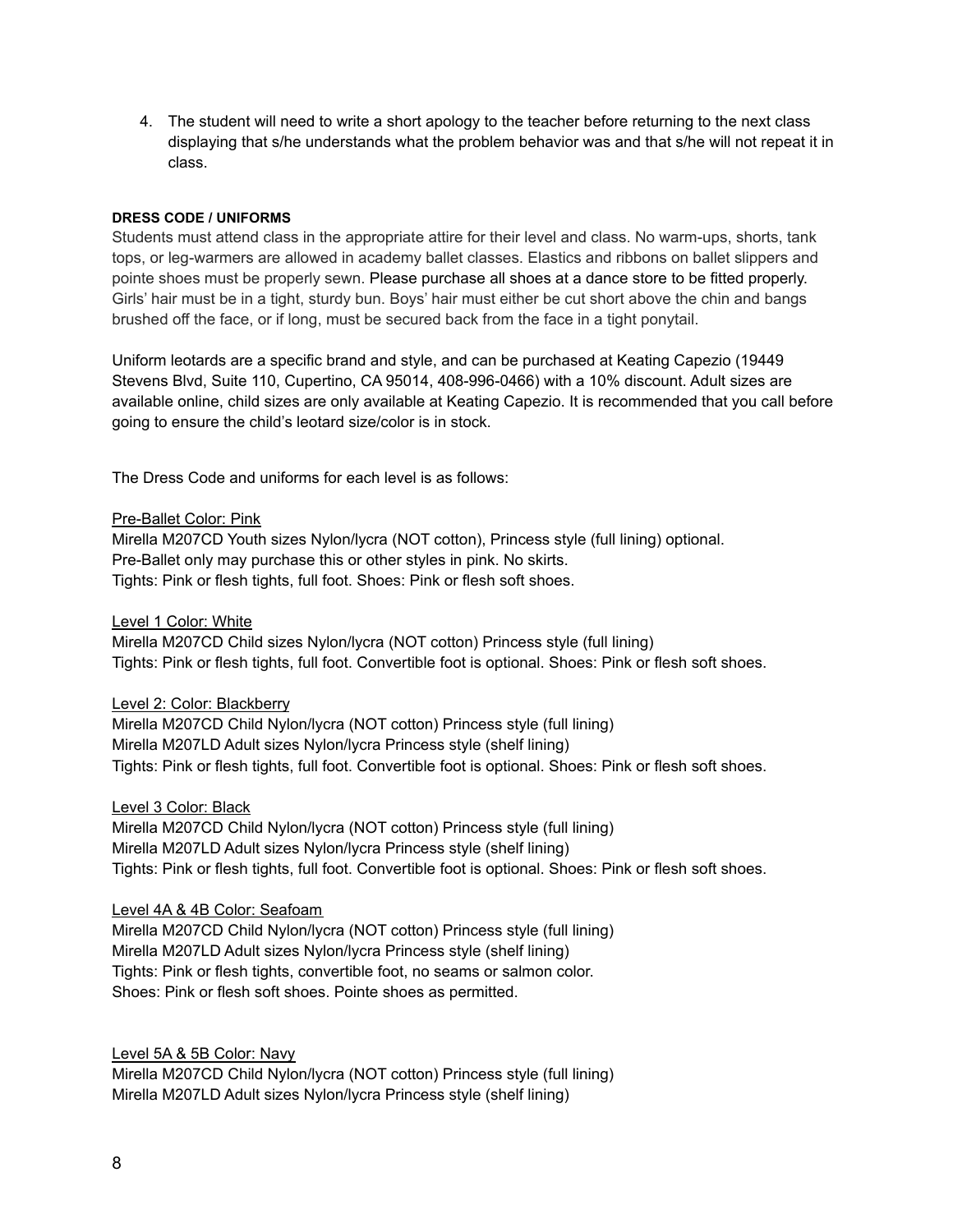Tights: Pink Pink or flesh tights, convertible foot, no seams or salmon color Shoes: Pink or flesh soft shoes. Pointe Shoes.

#### Level 6 Color: Garnet

Leotard Mirella M207LD Adult Nylon/lycra (NOTt cotton) Princess style (shelf lining) Mirella Wrap Skirt S12 in Garnet (optional) Tights: Pink or flesh tights, convertible foot, no seams or salmon color. Shoes: Pink or flesh soft shoes. Pointe shoes.

#### Level 7 Color: TBA

Tights: Pink or flesh tights, convertible foot, no seams or salmon color. Shoes: Pink or flesh soft shoes. Pointe shoes.

#### Pre-Professional Program

Black leotard, Black Skirt, Pink or flesh tights, convertible foot, no seams or salmon color. Shoes: Pink or flesh soft shoes. Pointe shoes. The SJDT Company uniform is required for special events and photoshoots.

Boys/Men: (Pre-Ballet through Levels 1-6) and Pre-Professional Program White T-shirt, Dance belt (as needed) Black tights (or short pants for male dancers) Black ballet shoes (with socks for male dancers)

#### Additional Dress Code Policies:

- Level 5, 6, PPP have free dress on Fridays.
- Level 5, 6, PPP must also purchase the black SJDT Company Leotard (sold at SJDT) or white SJDT Men's T-shirt (sold at SJDT) for the Company Photo.
- Level 4, 5, 6 should wear their colored uniforms OR the SJDT Company uniform in classes.
- Level 4, 5, 6 can also purchase the SJDT Warm-up Suit (optional, sold at SJDT).
- Dress code for Pilates, Progressing Ballet Technique, Modern: students should wear their uniform and should be barefoot.
- Dress code for Jazz class: students should wear their uniform and wear jazz shoes.
- Dress code for Character class: students should wear their uniform and female students should wear black character skirt and black character shoes. Male students wear the same uniform and ballet shoes as in ballet class.

#### **PHOTO / VIDEO POLICY**

No photography or filming of classes or posting online images of classes or rehearsals allowed unless the Artistic Director allows it. Please understand that this is to ensure the best learning environment for your child and out of respect for the teachers and safety of all children.

#### **OBSERVATION WEEKS**

Parents are invited to observe their child in class during the first week of each month. Cameras and recording devices are prohibited at all times.

#### **NON-DISCRIMINATION POLICY**

San Jose Dance Theatre recruits and admits students of any race, religion (creed), gender, gender expression, or sexual orientation, in any of its activities or operations to all the rights, privileges, programs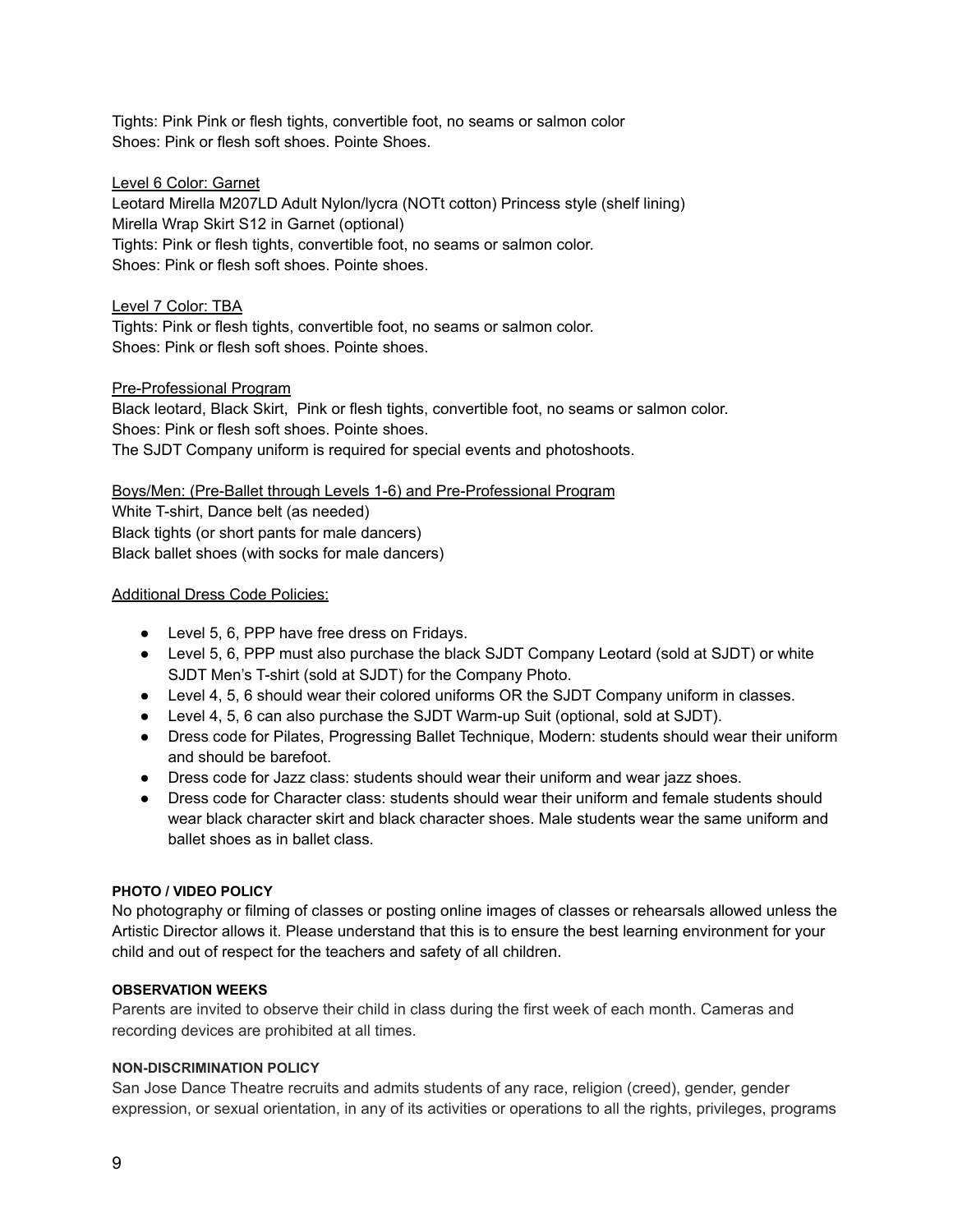and activities. In addition, the school will not discriminate on the basis of race, religion (creed), gender, gender expression, or sexual orientation in administration of its educational policies, scholarships/financial aid/fee waivers, educational programs and/or performance activities. In addition, the school is not intended to be an alternative to court or administrative agency ordered, or public-school district initiated desegregation.

#### **GENERAL POLICIES AND INFORMATION**

#### **PARENT INFORMATION**

Please read all emails from San Jose Dance Theatre to stay up to date. Information may also be posted on the bulletin board at the studio, in the online Parent Portal (password: sjdtparent) on www.sjdt.org and through the Remind app. Please notify the school immediately if any of your contact information has changed, particularly your email address.

San Jose Dance Theatre uses Dance Studio Pro to send out short reminders and urgent messages (school closings, change in schedules, last minute class cancellations, etc.). We recommend you download the app to receive these notices as push notifications to your phone or device. If you do not, the messages will still be emailed to you.

Parents may also communicate with the Parent Liaison regarding topics not addressed in the Student Policies Handbook. The Parent Liaison serves as a lead member of the Parent Guild where issues, concerns, and questions about San Jose Dance Theatre can be fielded, and addressed by the Board of Directors if necessary. Please check your email and Remind for notifications of Parent Guild meetings.

#### **PARENT INVOLVEMENT**

San Jose Dance Theatre thrives on the volunteerism of its families. As a parent/guardian of a dancer in our academy or a participant in one of our productions, parents/guardians will be asked to volunteer.

#### **PERFORMANCE OPPORTUNITIES**

Students in Levels 1-6 are expected to perform in all productions including The Nutcracker and Spring Performance. A variety of other performance opportunities arise throughout the year that students may be eligible for. Dance is a performing art, participation is integral to education.

#### **HOLIDAY OBSERVATIONS**

Please see the Year Schedule posted in July on the San Jose Dance Theatre studio bulletin board and on [www.sjdt.org.](http://www.sjdt.org)

#### **MASTER CLASSES**

Student training is augmented by Master Classes with internationally recognized artists from such companies as San Francisco Ballet, New York City Ballet, The Rock School. Master classes are a ballet class and/or repertoire class in which students are trained by high level professionals from within the industry. SJDT students are highly encouraged to attend, the fee covers the artist's honorarium.

#### **SUMMER PROGRAMS**

San Jose Dance Theatre offers various summer programs for all students. Attending summer programs at San Jose Dance Theatre is highly encouraged as students can make tremendous progress during the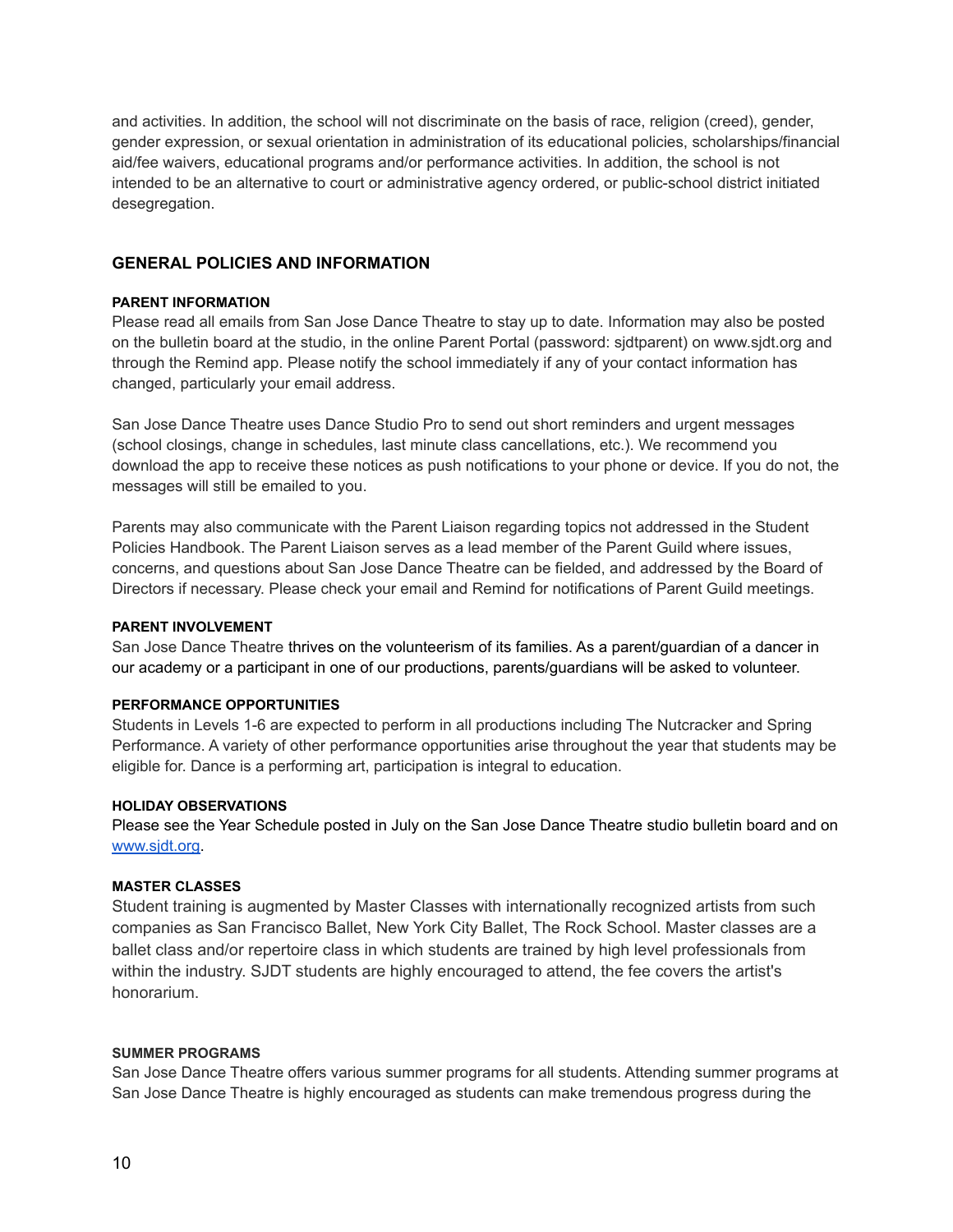summer months without the added pressure of academic studies. The programs offered to students Level 2 and up provide intensive training in ballet technique, exposure to various dance disciplines, and the exciting experience of working with various guest teachers. Students auditioning and attending other summer intensives outside of San Jose Dance Theatre should work with the Artistic Director to find the right program.

#### **RESOLVING ISSUES**

San Jose Dance Theatre recommends that parents, students and teachers have open communication. If an issue arises, parents are encouraged to contact the Staff and/or Artistic Director. When appropriate, an appointment with the Artistic Director will be scheduled to discuss concerns. If the issue still cannot be resolved, the Board of Directors may be brought into the conflict resolution.

#### **BALLET CLASS ETIQUETTE**

- Be present in ballet class. No talking, yawning, slouching. Ballet class is time to concentrate on your teacher and on your own body.
- Take corrections with a positive mindset. Corrections should be seen as a compliment, not a criticism. Retain your corrections. If you do not understand a correction, do not hesitate to ask your teacher to explain it again.
- Do not ask to go to the bathroom in the middle of barre. You should go before class and if you need to go after barre, you may ask your teacher.
- Be aware of your space when in the classroom. Make sure not to overcrowd other students. You should have enough room to stretch out your arms and not touch anyone or the walls.
- Come to class prepared with your correct dancewear/uniform and hair.
- Leave the studio clean and keep your own items tidy.

## **SAN JOSE DANCE THEATRE PROGRAMS**

#### **ACADEMY / YOUTH PROGRAM**

Under the direction of Artistic Director Mark Foehringer, the San Jose Dance Theatre offers a complete, professional curriculum for our academy students enrolled in the Youth Program.

Any dancer age 4 to young adult may join the Youth Program through San Jose Dance Theatre. We also offer our Tumbling Tots class for children ages 3-5, which helps prepare children for ballet, gymnastics, and sports. Please contact our front desk staff by emailing [godance@sjdt.org](mailto:godance@sjdt.org) to schedule a Placement Class.

#### **OPEN CLASSES**

San Jose Dance Theatre's open classes are intended primarily for adults age 18 and up. Adults may drop in to any of our open classes for \$17 per class or \$160 for an open class dance card of 10 classes.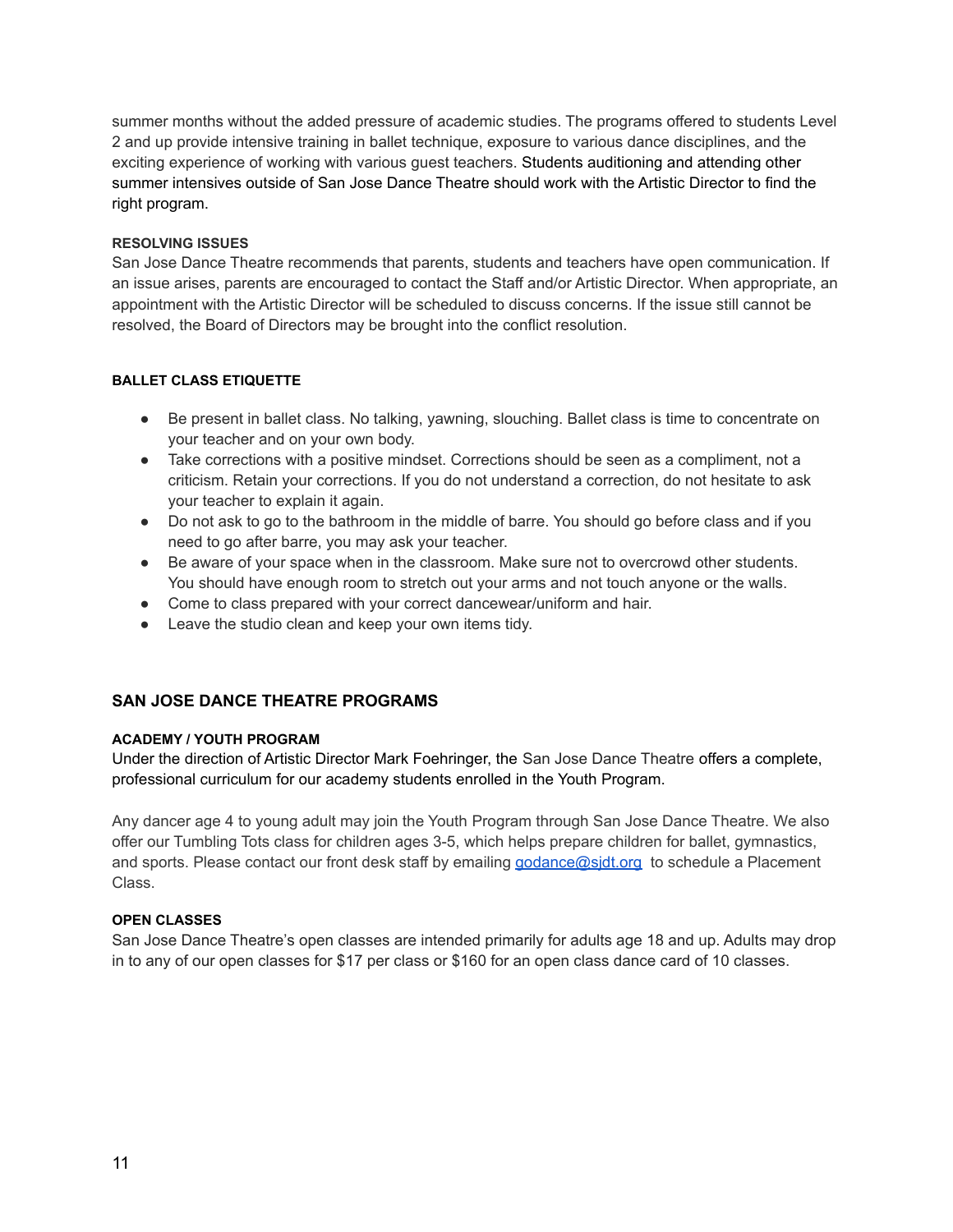# **ACKNOWLEDGMENT FOR STUDENT HANDBOOK**

| (First and Last Name)                                                                                          |  |
|----------------------------------------------------------------------------------------------------------------|--|
| Parent/Guardian Name Printed: _____________                                                                    |  |
| (First and Last Name)                                                                                          |  |
| I have read this handbook carefully and fully understand its meanings and implications.                        |  |
|                                                                                                                |  |
|                                                                                                                |  |
| Parent/Guardian Signature: Date: Date: Date: Date: Date: Date: Date: Date: Date: Date: Date: Date: Date: Date: |  |
|                                                                                                                |  |
| PLEASE FILL OUT THE FOLLOWING TO PROVIDE CONTACT INFORMATION:                                                  |  |
|                                                                                                                |  |
|                                                                                                                |  |
|                                                                                                                |  |
|                                                                                                                |  |
| *Use this contact in case of emergency?  YES NO                                                                |  |
|                                                                                                                |  |
|                                                                                                                |  |
|                                                                                                                |  |
|                                                                                                                |  |
| *Use this contact in case of emergency?  YES $\Box$ NO $\Box$                                                  |  |
| Please list any additional email addresses to receive updates (i.e dancer's email address):                    |  |
| IN CASE OF EMERGENCY:                                                                                          |  |
|                                                                                                                |  |
| Policy Number:                                                                                                 |  |
| Physician name and number:                                                                                     |  |